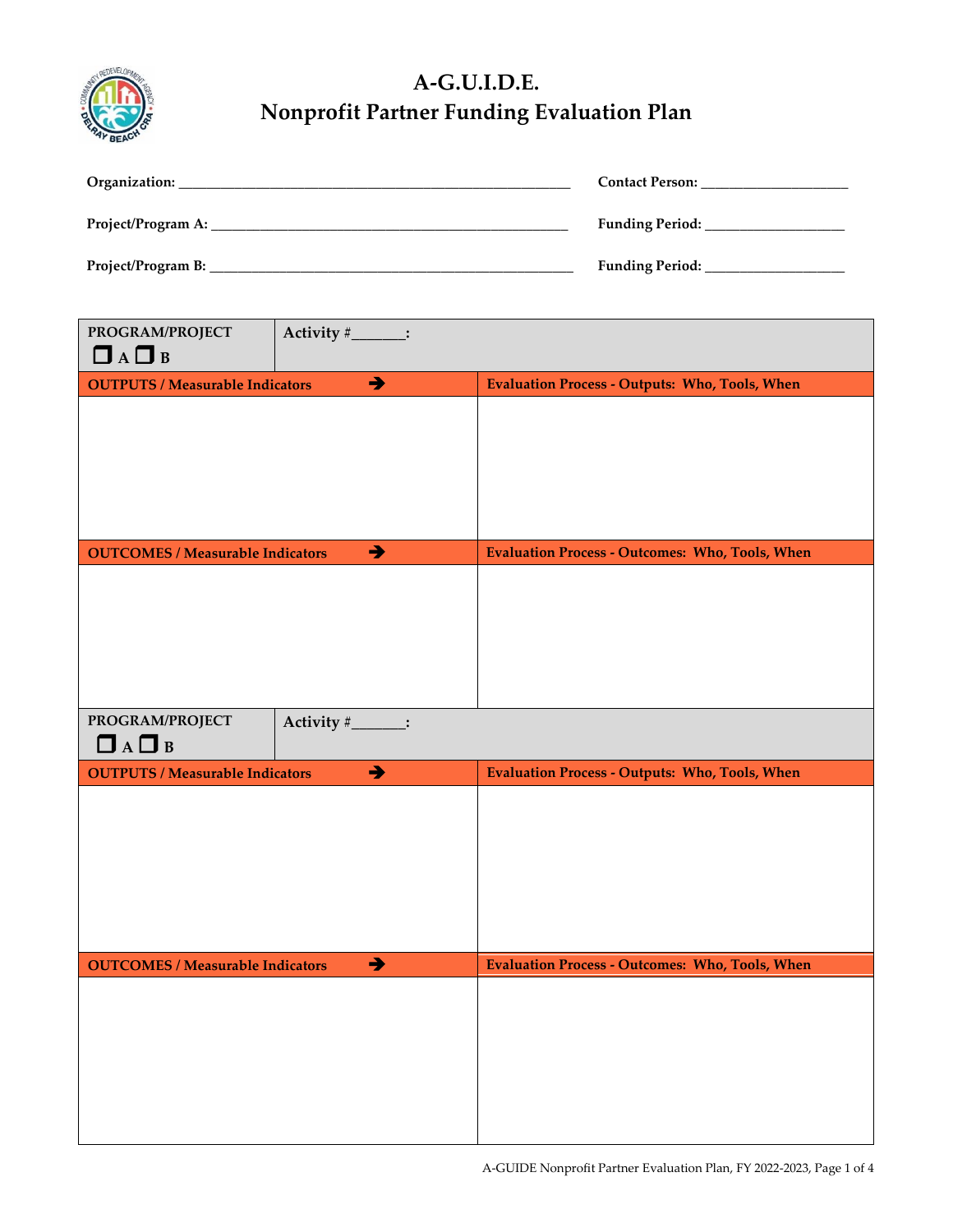| PROGRAM/PROJECT<br>$\Box$ A $\Box$ B                        | Activity #______: |                                                        |  |
|-------------------------------------------------------------|-------------------|--------------------------------------------------------|--|
| <b>OUTPUTS / Measurable Indicators</b>                      | $\rightarrow$     | <b>Evaluation Process - Outputs: Who, Tools, When</b>  |  |
|                                                             |                   |                                                        |  |
|                                                             |                   |                                                        |  |
|                                                             |                   |                                                        |  |
|                                                             |                   |                                                        |  |
|                                                             |                   |                                                        |  |
|                                                             |                   |                                                        |  |
|                                                             |                   |                                                        |  |
|                                                             |                   |                                                        |  |
| <b>OUTCOMES / Measurable Indicators</b>                     | $\rightarrow$     | <b>Evaluation Process - Outcomes: Who, Tools, When</b> |  |
|                                                             |                   |                                                        |  |
|                                                             |                   |                                                        |  |
|                                                             |                   |                                                        |  |
|                                                             |                   |                                                        |  |
|                                                             |                   |                                                        |  |
|                                                             |                   |                                                        |  |
|                                                             |                   |                                                        |  |
|                                                             |                   |                                                        |  |
|                                                             |                   |                                                        |  |
| PROGRAM/PROJECT                                             | Activity #______: |                                                        |  |
| $\Box$ A $\Box$ B<br><b>OUTPUTS / Measurable Indicators</b> | $\rightarrow$     |                                                        |  |
|                                                             |                   | <b>Evaluation Process - Outputs: Who, Tools, When</b>  |  |
|                                                             |                   |                                                        |  |
|                                                             |                   |                                                        |  |
|                                                             |                   |                                                        |  |
|                                                             |                   |                                                        |  |
|                                                             |                   |                                                        |  |
|                                                             |                   |                                                        |  |
|                                                             |                   |                                                        |  |
| <b>OUTCOMES / Measurable Indicators</b>                     | $\rightarrow$     | <b>Evaluation Process - Outcomes: Who, Tools, When</b> |  |
|                                                             |                   |                                                        |  |
|                                                             |                   |                                                        |  |
|                                                             |                   |                                                        |  |
|                                                             |                   |                                                        |  |
|                                                             |                   |                                                        |  |
|                                                             |                   |                                                        |  |
|                                                             |                   |                                                        |  |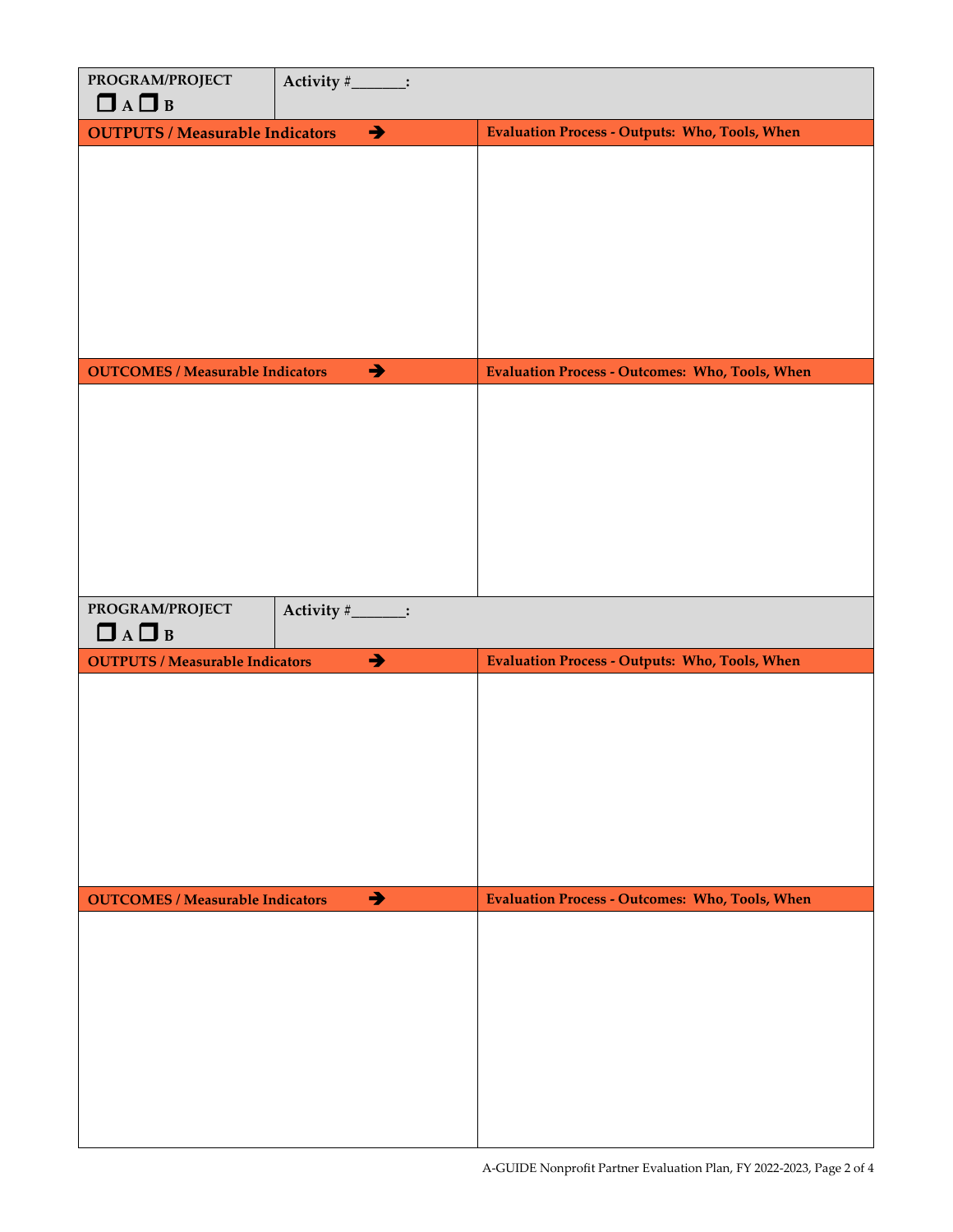| PROGRAM/PROJECT<br>$\Box$ A $\Box$ B    | Activity #______: |                                                        |  |
|-----------------------------------------|-------------------|--------------------------------------------------------|--|
| <b>OUTPUTS / Measurable Indicators</b>  | $\rightarrow$     | <b>Evaluation Process - Outputs: Who, Tools, When</b>  |  |
|                                         |                   |                                                        |  |
|                                         |                   |                                                        |  |
|                                         |                   |                                                        |  |
|                                         |                   |                                                        |  |
|                                         |                   |                                                        |  |
|                                         |                   |                                                        |  |
|                                         |                   |                                                        |  |
|                                         |                   |                                                        |  |
| <b>OUTCOMES / Measurable Indicators</b> | $\rightarrow$     | <b>Evaluation Process - Outcomes: Who, Tools, When</b> |  |
|                                         |                   |                                                        |  |
|                                         |                   |                                                        |  |
|                                         |                   |                                                        |  |
|                                         |                   |                                                        |  |
|                                         |                   |                                                        |  |
|                                         |                   |                                                        |  |
|                                         |                   |                                                        |  |
|                                         |                   |                                                        |  |
| PROGRAM/PROJECT<br>$\Box$ A $\Box$ B    | Activity #______: |                                                        |  |
| <b>OUTPUTS / Measurable Indicators</b>  | $\rightarrow$     | <b>Evaluation Process - Outputs: Who, Tools, When</b>  |  |
|                                         |                   |                                                        |  |
|                                         |                   |                                                        |  |
|                                         |                   |                                                        |  |
|                                         |                   |                                                        |  |
|                                         |                   |                                                        |  |
|                                         |                   |                                                        |  |
|                                         |                   |                                                        |  |
|                                         |                   |                                                        |  |
| <b>OUTCOMES / Measurable Indicators</b> | $\rightarrow$     | <b>Evaluation Process - Outcomes: Who, Tools, When</b> |  |
|                                         |                   |                                                        |  |
|                                         |                   |                                                        |  |
|                                         |                   |                                                        |  |
|                                         |                   |                                                        |  |
|                                         |                   |                                                        |  |
|                                         |                   |                                                        |  |